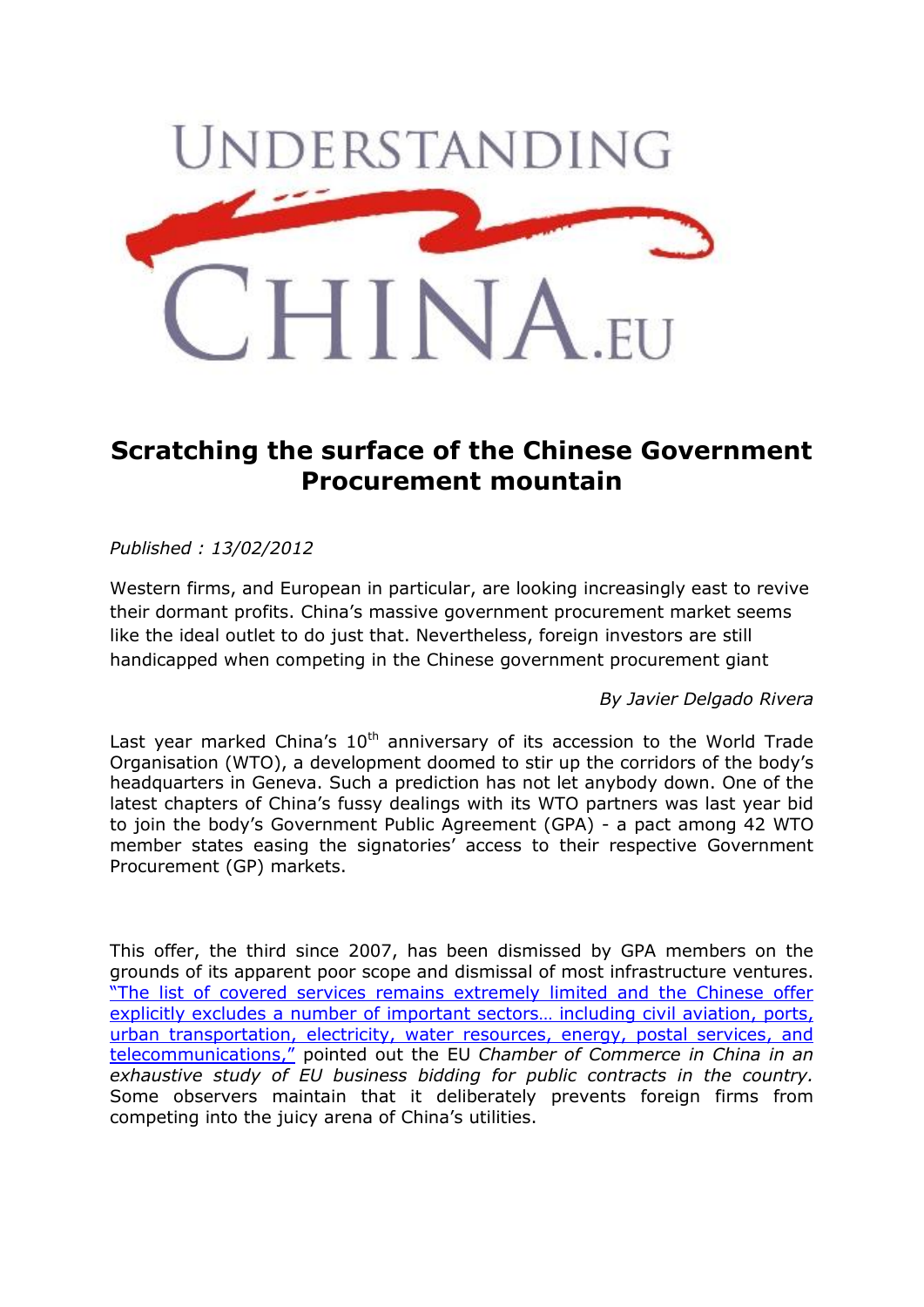## **A roadblock for investors**

Against common wisdom, China is not that centralised when it comes to allocating its GP undertakings, as 80% is dealt at provincial and municipal level. The Chinese ["central government has delegated approval authority for all](https://www.chinabusinessreview.com/public/1005/matechak.html)  [foreign-invested projects below \\$100 million to local](https://www.chinabusinessreview.com/public/1005/matechak.html) authorities," said two associates of Reed Smith, a global relationship law firm. The result is a sometimes two-levelled array of requirements, regulations and bidding procedures, making it a nightmare for foreign investors to keep path with potentially attractive business opportunities.

Futhermore, ["there is no centralized platform \[www.ccgp.gov.cn, the main online](http://www.publictendering.com/pdf/PPStudyENFinal.pdf)  [source, only covers central level tenders under one set of rules\] to find out about](http://www.publictendering.com/pdf/PPStudyENFinal.pdf)  [new tenders... contracts can be announced on different media for different levels](http://www.publictendering.com/pdf/PPStudyENFinal.pdf)  [of government,"](http://www.publictendering.com/pdf/PPStudyENFinal.pdf) warned the EU Chamber of Commerce in China.

Yet, even for a company capable to soak up the extensive collection of bidding outlets, submission deadlines are frequently so tight –Chinese firms often face the same time constrain- that the applicant has little room to grasp the underlying nature of the tendering, who more often than not ensues weak proposals.

In its study, the EU *Chamber of Commerce in China asked several EU companies about their key complains when competing in the Chinese GP market. The resulting findings may put prospective investors in the Middle Kingdom off. Even if a business proves to be competent and patient enough to handle the rough waters of the Chinese Public Procurement, the time and money invested run the risks to go wasted. A European manufacturer working in China stressed that "it is som[etimes difficult to get detailed evaluation criteria"](http://www.publictendering.com/pdf/PPStudyENFinal.pdf)* of the bidding process. In many instances, the applying company is left clueless about what went wrong, unable to better outline prospective biddings. If the foreign business suspects that an irregularity has been committed, there is not a single, unified body through which channel an appeal against the disputed tendering conclusion.

The inherent complexity of a GP market worth nearly \$1 trillion a year is regulated by two laws: the Government Procurement Law (GPL) and the Bidding Law (BL). Whether a tendering is regulated by one or the other depends on a series of factors: the value of the project, the industries covered, the end-users, scope, etc. This creates two parallel systems with, in some instances, overlapping definitions and conflicting provisions that binding companies frequently struggle to navigate through. For instance, under the GPL, a domestic product is one ["made within China's borders and for which domestic](https://www.chinabusinessreview.com/public/1003/uscbc.html)  [manufacturing costs exceed a certain percentage of the final price,"](https://www.chinabusinessreview.com/public/1003/uscbc.html) normally set at 50%. If the tendering offer falls under the BL, this proportion can go up to 70% of locally-generated value.

### **Keeping the cash cow at home**

However, the most contentious single piece of policy regulating the Chinese GP market could easily be the Indigenous Innovation strategy – a scheme envisaged to boost home-grown technology. As overseas investors are more likely to employ foreign equipment in their manufacturing, such a policy is perceived as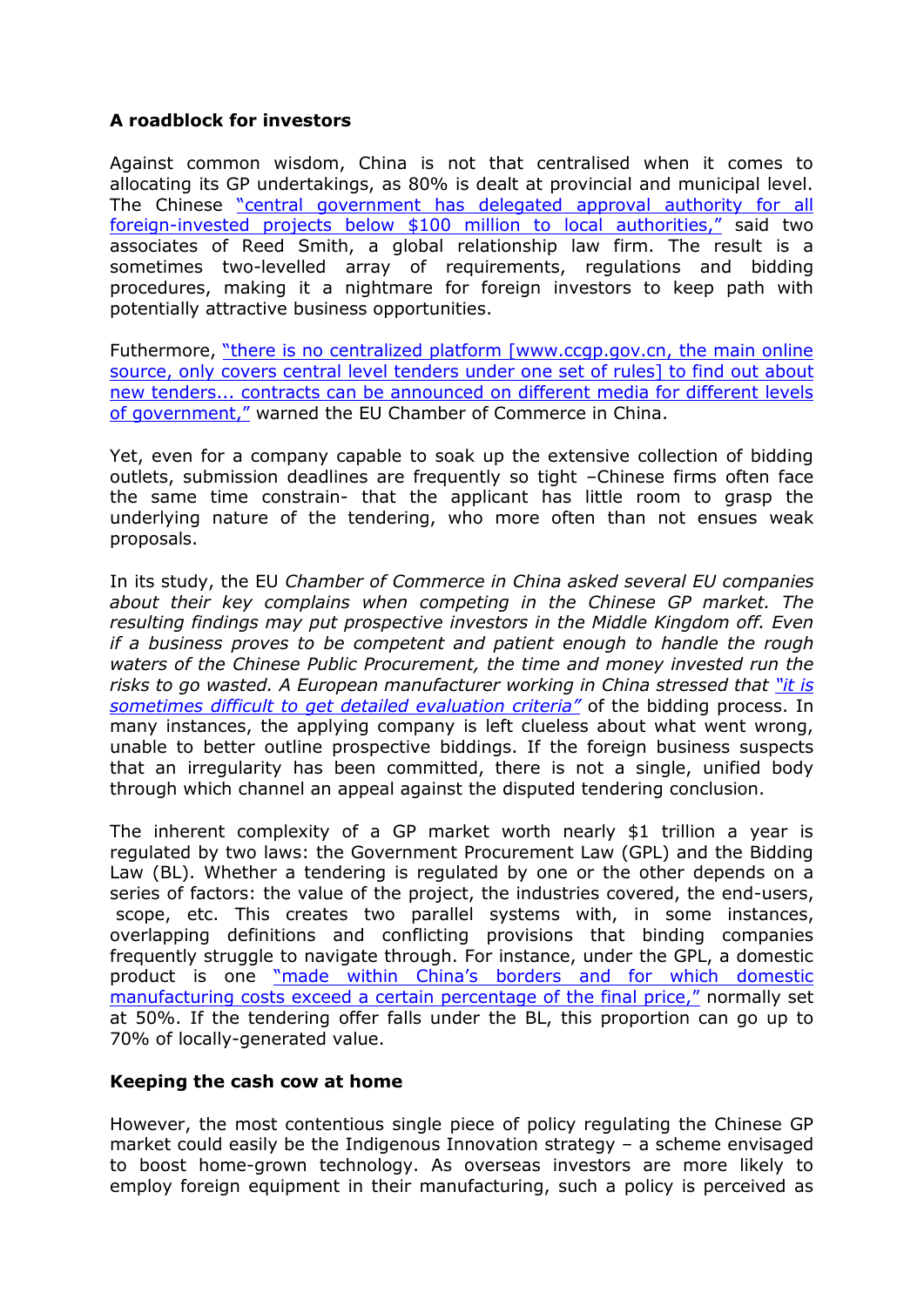discriminatory to foreign enterprises. Referring to the rail sector, Philippe Citroën, Director-General of the European Rail Industry, put it bluntly: "In China [no contract is signed without technology transfers."](http://www.rail-forum.eu/wp-content/uploads/2012/01/120111_Minutes_RFE.pdf)

As a result of the years-long pressure exerted by the EU and other major trade players, the Chinese Finance Ministry removed last summer three measures of its indigenous campaign. Early this year, Michel Barnier, the European Commissioner for Internal Market and Services, left no doubt about the EU's dissatisfaction with Beijing's decision when told reporters ["we're still not there"](http://www.wtocenter.org.tw/SmartKMS/fileviewer?id=122766) referring to the Chinese move.

### **Glass half empty for the time being**

As Chinese provinces are granted greater competences to manage and dish out their own projects, China's vast body of GP regulations is becoming increasingly intricate and stretched, and therefore, harder to grasp. In a recently-published position paper, the EU Chamber of Commerce in China echoed it when admitting the ["lack of Western awareness and confusion with China's own definition of](http://www.iberglobal.com/Archivos/china_position_paper_chamber.pdf)  [government procurement."](http://www.iberglobal.com/Archivos/china_position_paper_chamber.pdf) Another commonly cited flaw of overseas investors in China is failing to seize the enormous role played by Chinese state-owned enterprises in carrying out the country's procurement. Needless to say, it places foreign capital in a disadvantage position in the tricky business of scrambling for the most lucrative bids.

As we have seen, the gigantic market of China's GP is arranged and administered in a way still far off from fully complying with the GPA's requirements. Nonetheless, China is not alone among large economies in refraining from embracing the WTO's government procurement drive. Notably, the remaining BRIC countries (Brazil, Russia, and India) are also proving reluctant to wholly vow their relatively-untapped government procurement markets to Geneva's imperatives.

China joined the WTO on the premise of adhering to the organisation's GPA, so Beijing's trade partners and foreign investors are right to see the glass half empty. However, neither should not disdain the enormous gains obtained in accessing the fledging Chinese market since the country joined the WTO. ["Failure](http://issuu.com/ictsd/docs/a_decade_in_the_wto)  [to appreciate the great value of what is already on the table could risk missing a](http://issuu.com/ictsd/docs/a_decade_in_the_wto)  [great opportunity to close the \[GPA\] deal,"](http://issuu.com/ictsd/docs/a_decade_in_the_wto) pointed Zhenyu Sun, Chairman of China Society for World Trade Organization Studies.

China-bond companies should not expect much action over the course of the year. As the Chinese Communist Party leadership –and with it, the country'srenovates, 2012 will be a transition year in the Middle Kingdom. In the run up to its October congress, the cautious mood of the party's inner dealings trickles down all policy spheres. Last year's improved offer to enter the GPA's club is likely to be the last move to open up China's government procurement for time to come. Once Xi Jinping -today's Vice-president and tomorrow's probable commander in chief- takes over, Beijing's reluctant capitalism shall be ready for further compromise.